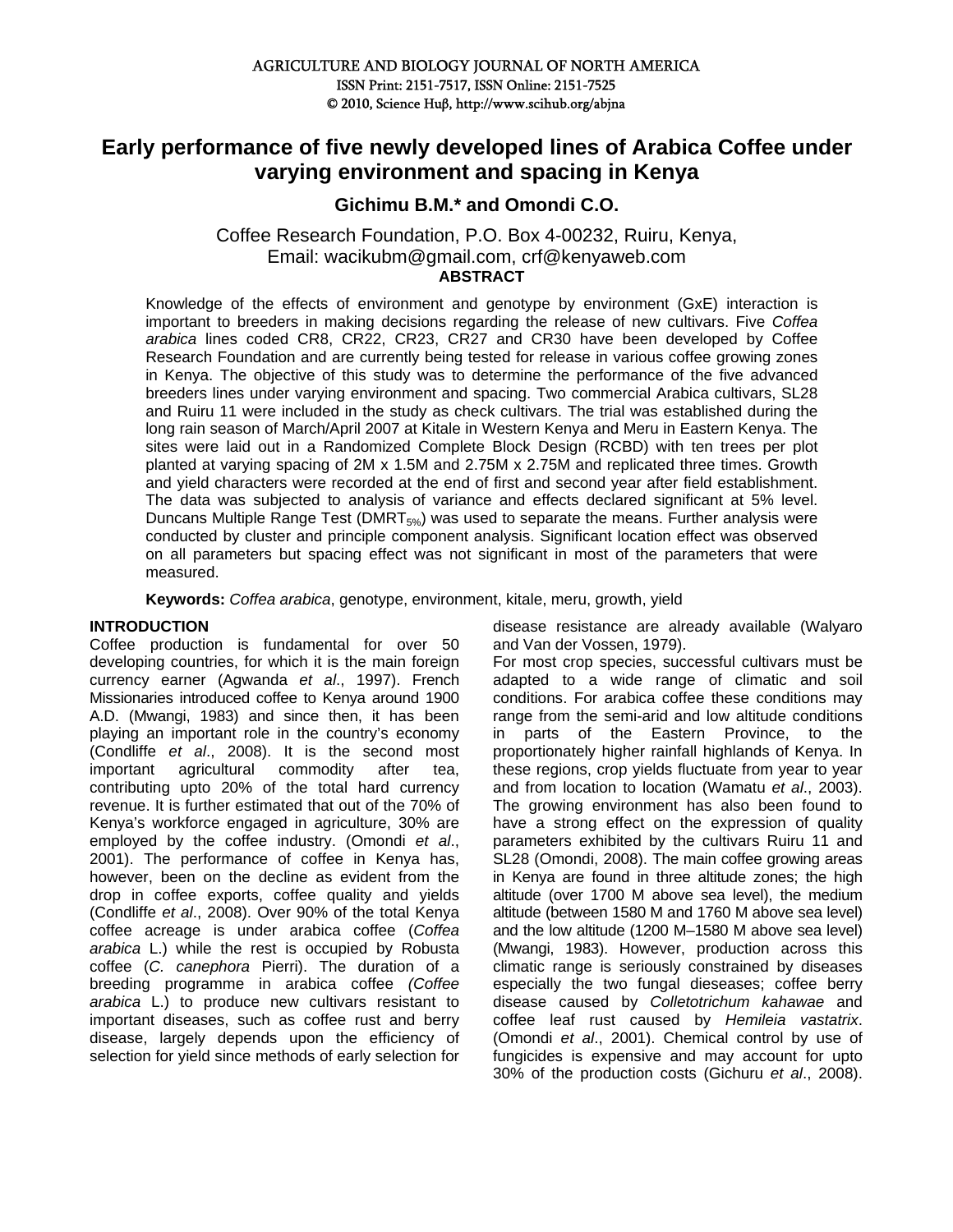An economical and sustainable control may be achieved by growing resistant cultivars (Omondi *et al*., 2001) since resistant cultivars reduce the costs of chemical control and are safe to humans and environment (Gichuru *et al*., 2008).

Much of the world coffee is still produced by traditional cultivars of *Coffea arabica* (66%) and *Coffea canephora* (34%), released some 50-80 years ago from relatively simple selection and breeding programmes and generally multiplied by seed (Van der Vossen, 2009). Traditional varieties of *Coffea arabica* that are still in production in Kenya include K7 that is recommended for low altitude areas, SL28 for low to medium altitudes, and SL 34 for medium to high altitudes (Mwangi, 1983). These traditional cultivars, are susceptible to coffee leaf rust and coffee berry disease (Van der Vossen, 2009). New arabica cultivars with higher yield potential and resistance to the two diseases have started to replace the traditional varieties on a large scale in several countries (Van der Vossen, 2001). An Arabica coffee cultivar, Ruiru 11, developed at the Coffee Research Station, Ruiru, Kenya, and released to growers in 1985, combines resistance to CBD and leaf rust with high yield, fine quality and compact growth amenable to high density planting (Omondi *et al*., 2001). However, it is believed that Ruiru 11 being a compact variety, the root system may be relatively shallow compared to the tall traditional varieties and therefore not suitable for marginal areas with inadequate rainfall.

Coffee Research Foundation has recently developed five new lines code named CR8, CR22, CR23, CR27 and CR30 and are currently being tested for release. The five lines were selected at Coffee Research Station in Ruiru as individual tree selections from backcross progenies involving SL4, N39, Hibrido de Timor and Rume Sudan as the donor varieties and the traditional commercial cultivars SL28, SL34 and K7 as the recurrent parents. Their unique features include tall stature, true breeding and resistance to the two major fungal diseases of coffee namely Coffee Berry Disease (CBD) and Coffee Leaf Rust (CLR). They are also high yielding with good bean and liquor quality that compares to Ruiru 11 and SL28. The objective of this study was to determine the performance of the five breeder's lines under varying environment, production seasons and spacing and to compare them with the existing commercial cultivars in Kenya.

#### **MATERIALS AND METHODS**

**Study Sites** The study was carried out at Coffee Research Foundation Sub-stations at Kitale in Western Kenya and Meru (Mariene) in Eastern Kenya. Kitale coffee sub-station is located within midupper UM2 agro-ecological zone with rainfall above 1000mm annually. The soils are well drained, fairy deep sandy clays to loamy clays and full weatherable minerals (Mburu *et al*., 2005). Mariene Sub-station lies in Upper Midland 1 agro-ecological zone at an altitude of 1524M above sea level. It receives an average annual rainfall of 1979 mm with 60% reliability. The soils are classified as ando-humic nitosols with humic andosols. They are well drained, extremely deep, dark reddish brown to dark brown, friable and slightly smeary clay, with acid humic topsoil (Jaetzold and Schmidt, 1983). The trial was established during the long rain season of March/April 2007.

**Test Materials** The test materials included five advanced breeder's lines coded CR8, CR22, CR23, CR27 and CR30 which were evaluated alongside two commercial Arabica cultivars, SL28 and Ruiru 11 as check cultivars. The five breeder's lines have been developed by Coffee Research Foundation in Ruiru, Kenya. They are true breeding with tall stature and have been tested both in the lab and in the field and proven to be resistant to two major fungal diseases of coffee namely Coffee Berry Disease (CBD) and Coffee Leaf Rust (CLR). They are also high yielding with good bean and liquor quality that compares to Ruiru 11 and SL28.

**Experimental Layout** The sites were laid out in a Randomized Complete Block Design (RCBD) with ten trees per plot replicated three times. The trees were planted on two different spacings of 2M x 1.5M and 2.75M x 2.75M. The plots were surrounded by a guard row of SL28. All management practices were carried out in similar manner on both sites except the uncontrollable natural conditions.

**Data Collection** Growth and yield characters were recorded at the end of first and second year after field establishment. Parameters measured included girth, height, number of nodes on the main stem, internode length on the main stem, number of primaries, number of bearing primaries, percent bearing primaries, longest primary, nodes on longest primaries, internode length on longest primary, nodes on bearing primaries, bearing nodes, percent bearing nodes, berries per node.

**Data Analysis** The data was subjected to analysis of variance (ANOVA) using COSTAT software and effects declared significant at 5% level. A combined analysis of variance was performed on data from both sites. Duncans Multiple Range Test (DMRT $_{5\%}$ ) was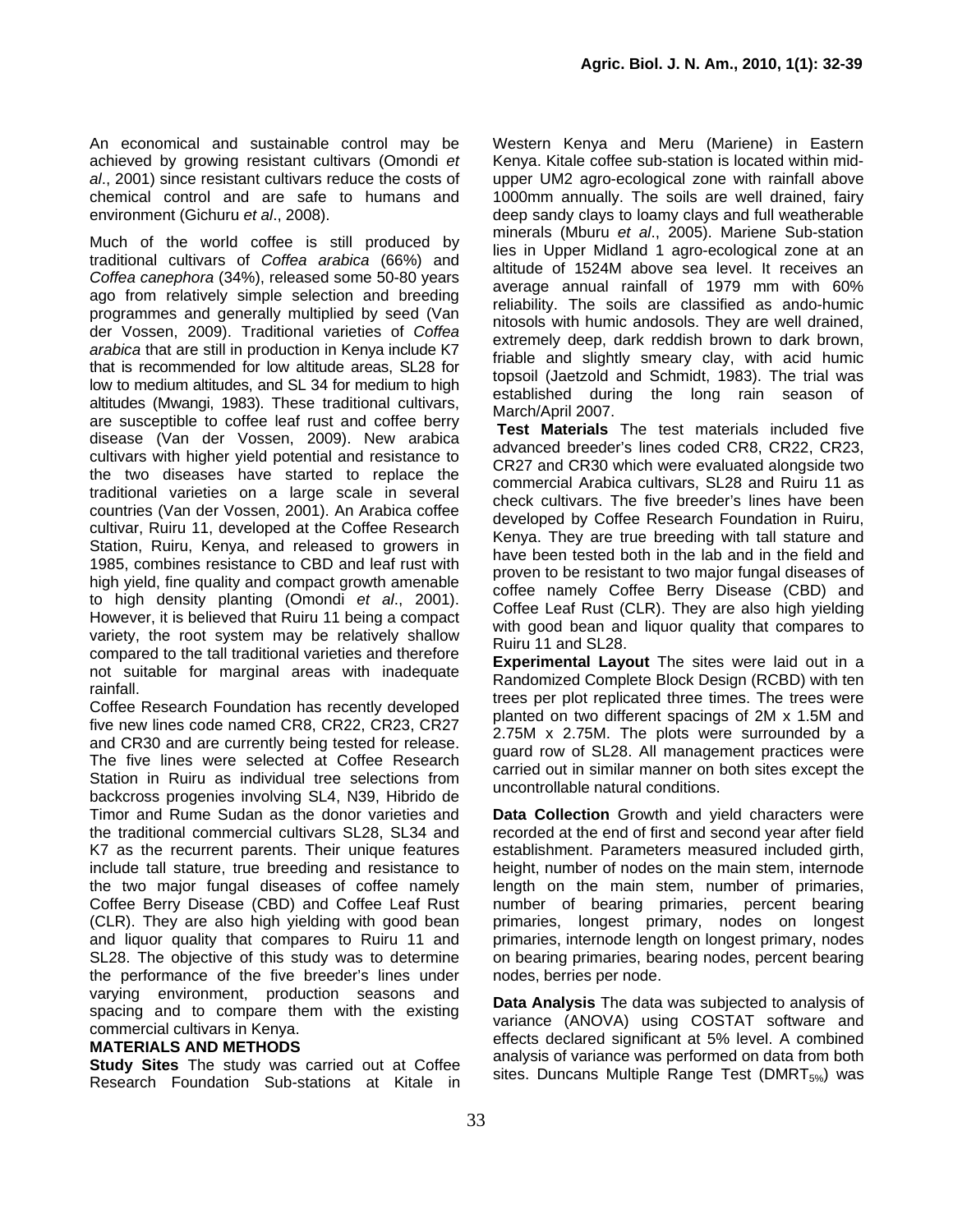used to separate the means. Linear correlation was done to compare the relationship between the main growth characters and yield characters. In order to illustrate the location and spacing effect, the data was organized into a matrix and subjected to cluster analysis using R Statistical Software (Venables *et al*., 2006) and a dendrogram constructed using the unweighted pair-group method with arithmetic average [UPGMA]. The SAS procedure PRINCOMP was then used to perform a principle component (PC) analysis using SAS version 9.1 and the genotypes plotted on two dimensions using the first two principle components (PC1 and PC2). This plotting was done to illustrate variation in genotypes and to obtain the principle component of variation.

### **RESULTS AND DISCUSSIONS RESULTS**

The growth and yield characters for the five advanced breeder's lines were better or similar to the traditional variety SL28 and improved cultivar Ruiru 11 (Table 1). Ruiru 11 was significantly (p<0.05) different from the rest in girth, height, internode length on the main stem (IL), total number of primaries (P), length of the longest primary (LP) and internode length on longest primary (ILP) (Table 1). There was a significant (p<0.05) location effect for all parameters that were measured (Table 2). Spacing had a significant (p<0.05) effect on height, number of nodes on the main stem (N), total number of primaries (P), internode length on the longest primary (ILP) and number of laterals (L) (Table 2). Closer spacing was found to promote better expression of the parameters than wider spacing except for length of the longest primary (LP) and internode length on the longest primary (ILP). The years were also significantly (p<0.05) different with all parameters being more pronounced in the second year (2009) than in first year (2008) except the internode length on primaries (ILP) where the case was vice versa (Table 2). There was highly significant (p<0.0001) correlation between the main growth characters and yield characters as shown in Table 3.

The Principle Component Analysis (PCA) detected significant variations between genotypes as illustrated in Figure 2a. One of the new lines coded CR8 and the improved cultivar Ruiru 11 were placed on the upper part of the PCA graph. The two recorded significantly high in most of the yield parameters (Table 2) which contributed most to PC1 and least to PC2 (Table 4). However, Ruiru 11 was a bit inferior in terms of growth characters which contributed most to PC2 (Table 4) thus placing it on the left side of the PCA graph (Figure 2a). The rest of the genotypes were placed on the lower part of the PCA graph with CR22, CR23, CR27 and SL28 being grouped close together. CR30 performed poorly in yield characters and was placed at the very bottom. Just like cluster analysis, PCA did not detect any genotype by environment interaction. The genotypes separated into two groups (Figure 2b) but representatives of every genotype for both sites (Meru and Kitale) were grouped together.

The total number of berries was used as the most direct measure of the yield potential and the entire performance of the test materials. The ANOVA for the total number of berries (Table 5), detected highly significant (p<0.0001) variation among genotypes as well as highly significant (p<0.0001) effect due to the growing environment (site) and year. Site x spacing and site x year interactions were also highly significant (p<0.0001). However, genotype x site (environment) interactions were not significant  $(p>0.05)$ .

## **DISCUSSION**

The main breeding goal in the development of the five new lines was to increase coffee production in Kenya and increase the returns. Selection criteria was therefore targeted to come up with a variety that is suitable for all coffee growing areas in Kenya unlike the existing cultivars that are suited for defined agro ecological zones (Mwangi, 1983). Although the improved cultivar, Ruiru 11 combines disease resistance with good quality and high yields (Omondi *et al*, 2001), the cultivar is reportedly unsuitable for marginal areas due to its relatively shallow root system emanating from its compact stature. On the other hand, the high yielding traditional varieties such as SL28 are recommended for low to medium altitudes (Mwangi, 1983) as they are susceptible to coffee leaf rust and coffee berry disease (Van der Vossen, 2009). The main objective was to develop a variety that is very similar to traditional varieties in all other traits but resistant to the major diseases of coffee namely Coffee Berry Disease and Coffee Leaf Rust.

In this study, the breeder's lines were found to be better or similar to the two existing commercial cultivars in yield and growth characters. The improved cultivar Ruiru 11 was significantly shorter and compact than the rest but similar or better in yield characters. It inherited the trait for compactness from the variety Catimor and has been proven to be high yielding and of fine quality comparable to traditional variety, SL28 (Omondi *et al*., 2001).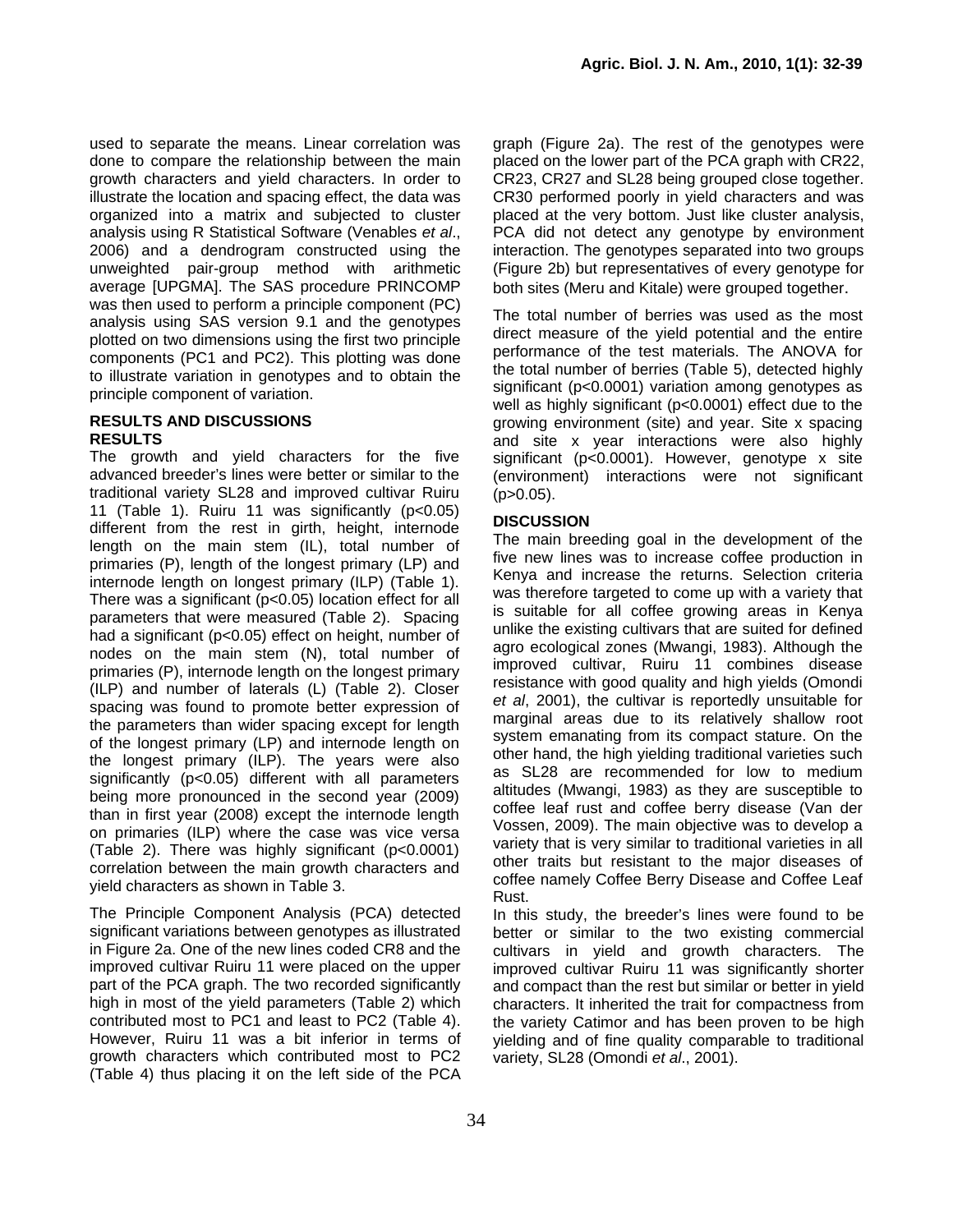**Table 1. Mean growth parameters for both sites combined** 

| Variet           | Girth  | Height   | N      | -lL    | Р                   | <b>BP</b> | %BP    | LP.                 | <b>NLP</b>   | <b>ILP</b>        | <b>NBP</b>         | %BN     |                    | <b>Berrie</b>     | B/N      | <b>NMB</b> |
|------------------|--------|----------|--------|--------|---------------------|-----------|--------|---------------------|--------------|-------------------|--------------------|---------|--------------------|-------------------|----------|------------|
|                  |        |          |        |        |                     |           |        |                     |              |                   |                    |         |                    |                   |          |            |
| CR8              | 9.48a  | 102.64ab | 23.33a | 4.29b  | 33.74a              | 13.03a    | 28.34a | 54.55ab             | 17.24ab      | 3.22ab            | 4.84a              | 21.20a  | 2.27ab             | 4.15a             | 2.08a    | 2.08a      |
| <b>CR22</b>      | 8.94b  | 99.87b   | 21.71b | 4.46ab | 31.18c              | 10.79b    | 24.57b | 50.68c              | 15.91c       | 3.20ab            | 3.99 <sub>bc</sub> | 18.57ab | 2.01c              | 3.64b             | 1.92abc  | 3.75b      |
| <b>CR23</b>      | 9.45a  | 105.49a  | 22.87a | 4.49ab | 33.11ab             | 11.00b    | 24.69b | 55.40a              | 17.10ab      | 3.25ab            | 4.11 <sub>bc</sub> | 18.50ab | 2.31a              | 3.82ab            | 2.04ab   | 3.76b      |
| <b>CR27</b>      | 9.21ab | 100.51ab | 21.10b | 4.59a  | 30.46c              | 9.96b     | 23.10b | 55.69a              | 16.65ab<br>C | 3.35a             | 4.12 <sub>bc</sub> | 18.53ab | ∣.99c              | 3.65 <sub>b</sub> | .75cd    | 3.77b      |
| <b>CR30</b>      | 9.19ab | 97.98b   | 22.00b | 4.35ab | 31.81 <sub>bc</sub> | 9.88b     | 22.36b | 52.10 <sub>bc</sub> | 16.25bc      | 3.17 <sub>b</sub> | 3.54c              | 16.26b  | 2.11 <sub>bc</sub> | 3.13c             | ∣.64d    | 3.20b      |
| SL <sub>28</sub> | 9.12ab | 99.06b   | 21.51b | 4.49ab | 30.90c              | 9.65b     | 22.00b | 55.49a              | 16.91ab      | 3.29ab            | 3.84c              | 16.30b  | 2.10 <sub>bc</sub> | 3.47bc            | ∣.64d    | 3.84b      |
| Ruiru<br>11      | 8.25c  | 70.81c   | 21.34b | 3.28c  | 31.55c              | 11.13b    | 24.98b | 47.35d              | 17.49a       | 2.71c             | 4.55ab             | 18.83ab | 2.23ab             | 3.79ab            | 85bcd. ا | 3.84b      |
| Min<br><b>CR</b> | 0.393  | 5.046    | 0.841  | 0.225  | .402                | 1.318     | 2.833  | 2.636               | 0.905        | 0.157             | 0.571              | 2.745   | 0.182              | 0.362             | 0.204    | 0.646      |
| CV <sub>6</sub>  | 7.546  | 9.128    | 6.687  | 9.191  | 7.704               | 21.385    | 20.383 | 8.688               | 9.419        | 8.642             | 24.101             | 26.199  | 14.809             | 17.288            | 19.355   | 29.529     |

Key: N= No. of Nodes on the main stem, IL= Internode length on the main stem, P= No. of Primaries, BP= Bearing Primaries, LP= Longest Primary, NLP= Nodes on Longest Primary, ILP= Internode length on longest primary, NBP= Nodes on bearing primaries, BN= Bearing Nodes, L= No. of Laterals, B/N= Berries per Node, NHB= Node with Most Berries. Min CR = Minimum Critical Range of DMRT (equivalent to LSD), CV = Coefficient of Variation

| Variable              |                                    | Girth  | Height  | N      | IL.   | Þ      | <b>BP</b>         | %BP    | LP.    | <b>NLP</b> | <b>ILP</b>        | <b>NBP</b>        | %BN    |                   | <b>Berri</b>      | B/N   | <b>NMB</b>        |
|-----------------------|------------------------------------|--------|---------|--------|-------|--------|-------------------|--------|--------|------------|-------------------|-------------------|--------|-------------------|-------------------|-------|-------------------|
|                       |                                    |        |         |        |       |        |                   |        |        |            |                   |                   |        |                   | es.               |       |                   |
| <b>Site</b>           | Meru                               | 10.72a | 120.08a | 23.09a | 5.12a | 36.19a | 13.08a            | 26.68a | 66.88a | 18.20a     | 3.77a             | 5.34a             | 22.43a | 2.31a             | 4.55a             | 2.24a | 5.24a             |
|                       | <b>Kitale</b>                      | 7.46b  | 73.16b  | 20.87b | 3.44b | 27.45b | 8.47b             | 21.91b | 39.20b | 15.39b     | 2.57 <sub>b</sub> | 2.94b             | 14.20b | .99b              | 2.77b             | .45b  | 2.41b             |
| <b>Spacin</b>         | 2.0 <sub>mx</sub> 1.5 <sub>m</sub> | 9.16a  | 99.40a  | 22.51a | 4.30a | 33.17a | 10.99a            | 24.99a | 52.96a | 16.99a     | 3.12 <sub>b</sub> | 4.25a             | 18.53a | 2.25a             | 3.72a             | .85a  | 3.95a             |
|                       | 2.75mx2.75m                        | 9.02a  | 93.84b  | 21.45b | 4.26a | 30.47b | 10.56a            | 23.59a | 53.11a | 16.60a     | 3.21a             | 4.03a             | 18.09a | 2.05 <sub>b</sub> | 3.60a             | .84a  | 3.70a             |
| <b>Season</b>         | <b>Year 2009</b>                   | 12.11a | 128.80a | 27.34a | 4.69a | 44.96a | 21.03a            | 46.13a | .49a   | 23.08a     | 3.10b             | 8.00a             | 34.19a | 2.85a             | 6.31a             | 2.42a | 7.34a             |
|                       | <b>Year 2008</b>                   | 6.07b  | 64.44b  | 16.62b | 3.87b | 18.68b | 0.52 <sub>b</sub> | 2.46b  | 34.58b | 10.51b     | 3.24a             | 0.28 <sub>b</sub> | 2.44b  | .44b              | 1.02 <sub>b</sub> | .27b  | 0.31 <sub>b</sub> |
| <b>Critical Range</b> |                                    | 0.209  | 2.697   | 0.449  | 0.120 | 0.750  | 0.705             | .514   | 409. ، | 0.484      | 0.084             | 0.305             | .467   | 0.097             | 0.194             | 0.109 | 0.345             |

**Table 2. Location, spacing and seasonal variations** 

The key below table 1 holds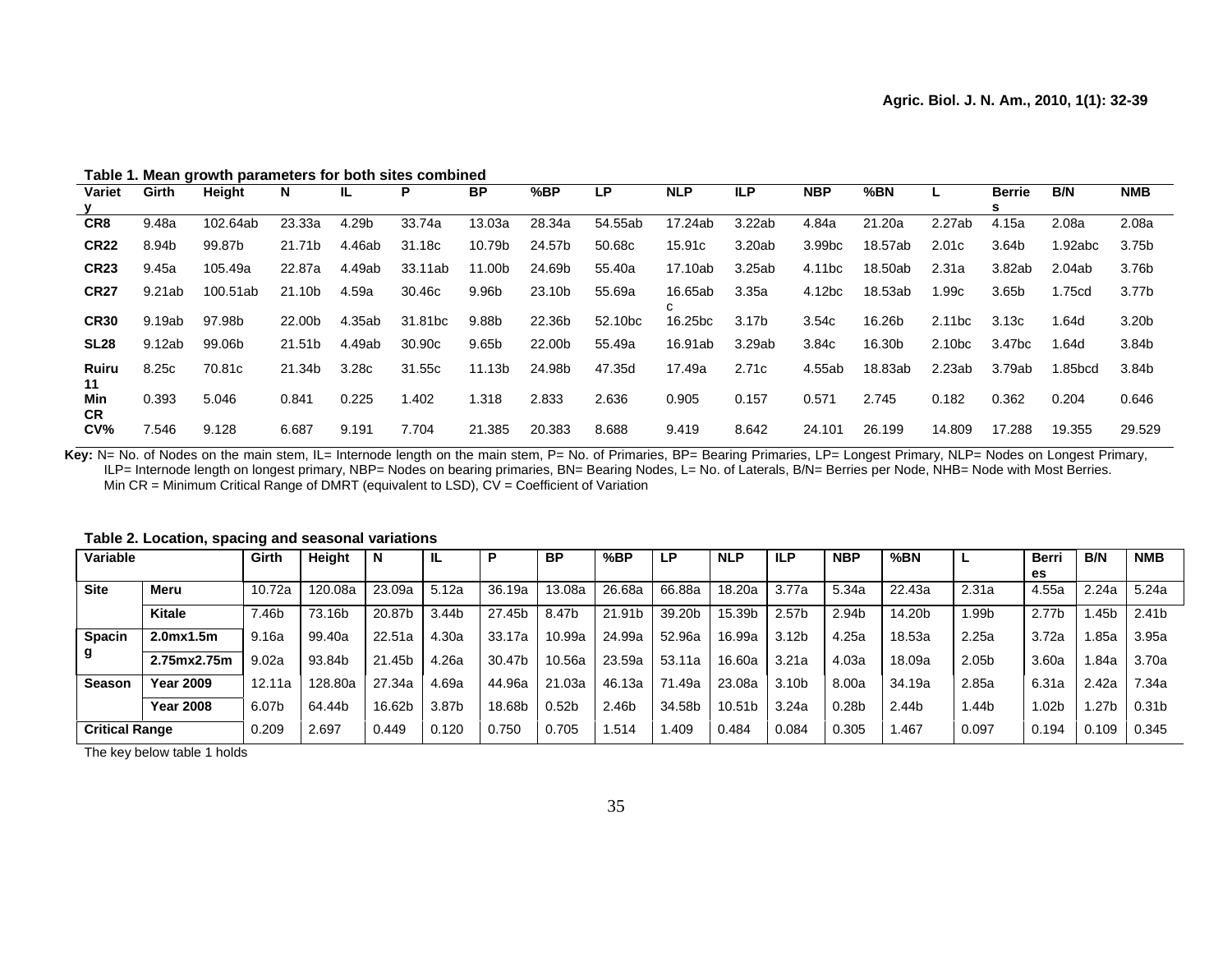|                  | Primaries | ΒP        | %BP       | ιP        | <b>NLP</b> | <b>NBP</b> | %BN       | B/N       | <b>Berries</b> |
|------------------|-----------|-----------|-----------|-----------|------------|------------|-----------|-----------|----------------|
| <b>Nodes</b>     | $0.968**$ | $0.953**$ | $0.916**$ | $0.849**$ | $0.953**$  | $0.937**$  | $0.917**$ | $0.775**$ | $0.871**$      |
| <b>Primaries</b> |           | $0.970**$ | $0.929**$ | $0.912**$ | $0.966**$  | $0.954**$  | $0.940**$ | $0.817**$ | $0.882**$      |
| BP               |           |           | $0.822**$ | $0.880**$ | $0.857**$  | $0.948**$  | $0.914**$ | $0.801**$ | $0.888**$      |
| %BP              |           |           |           | $0.819**$ | $0.948**$  | $0.924**$  | $0.936**$ | $0.767**$ | $0.822**$      |
| ∟P               |           |           |           |           | $0.877**$  | $0.894**$  | $0.872**$ | $0.868**$ | $0.880**$      |
| <b>NLP</b>       |           |           |           |           |            | $0.944**$  | $0.928**$ | $0.788**$ | $0.857**$      |
| <b>NBP</b>       |           |           |           |           |            |            | $0.985**$ | $0.846**$ | $0.948**$      |
| %BN              |           |           |           |           |            |            |           | $0.843**$ | $0.914**$      |
| B/N              |           |           |           |           |            |            |           |           | $0.886**$      |

**Table 3. Linear Correlation between some growth and yield characters** 

**Key:** \*\* = P<0.0001, BP= Bearing Primaries, LP= Longest Primary, NLP= Nodes on Longest Primary, NBP= Nodes on bearing primaries, BN= Bearing Nodes, B/N= Berries per Node



**Fig. 1: Cluster dendrogram illustrating diversity among genotypes location and spacing effect. The letters M and K added at the end of genotype code represents Meru and Kitale respectively while the numbers represents different spacings** 



**Fig. 2: Principle Component Analysis plots illustrating variation among genotypes. Graph (a) has both sites combined while graph (b) has the both sites separate. M and K at the end of genotype code (graph b) represents Meru and Kitale respectively.**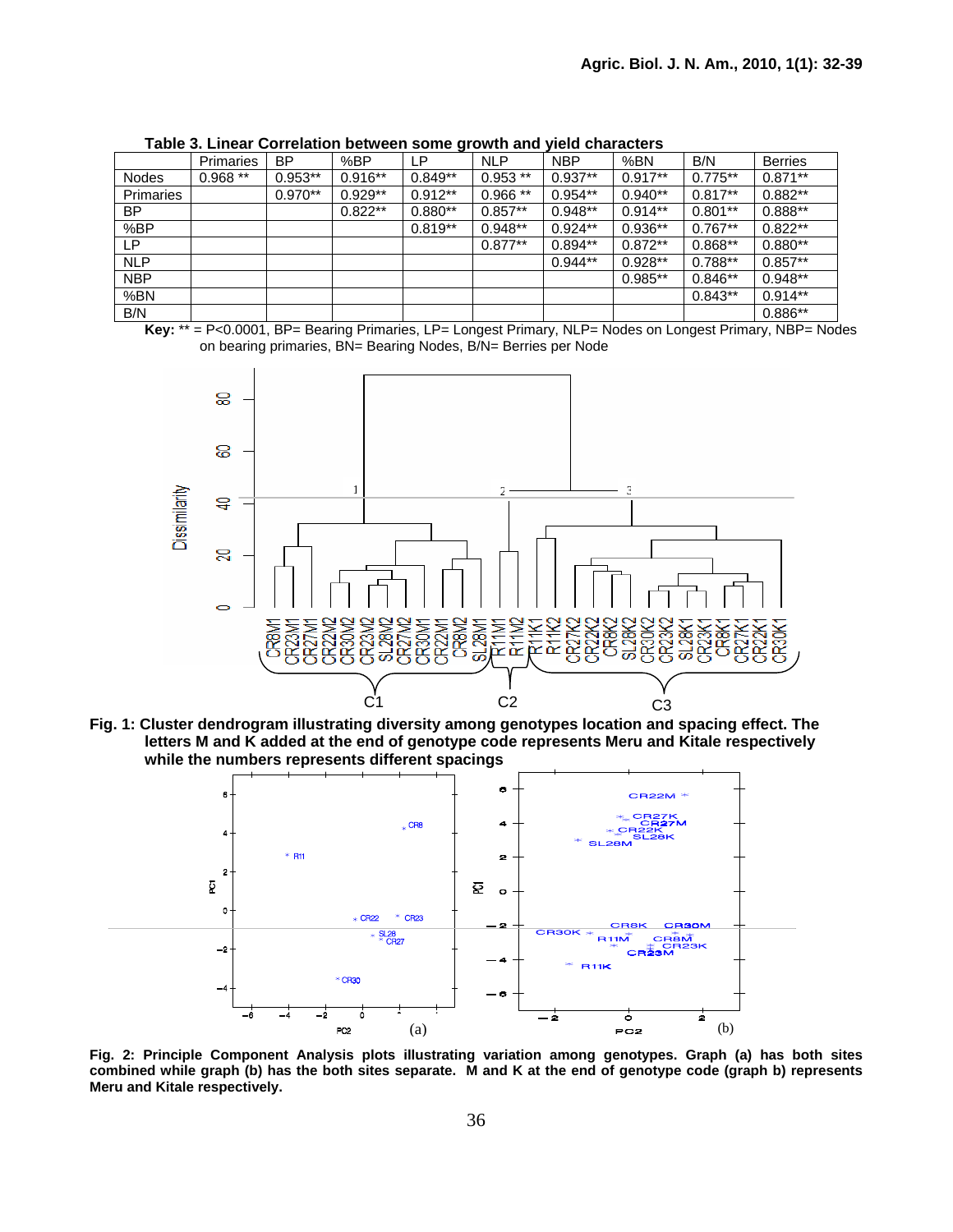|                                     | <b>Combined Sites</b> |                 | <b>Separate Sites</b> |                 |  |
|-------------------------------------|-----------------------|-----------------|-----------------------|-----------------|--|
| <b>Parameter</b>                    | PC <sub>1</sub>       | PC <sub>2</sub> | PC <sub>1</sub>       | PC <sub>2</sub> |  |
| Girth                               | $-101592$             | 0.420733        | 0.263963              | $-112297$       |  |
| Height                              | $-136598$             | 0.415891        | 0.262928              | $-159654$       |  |
| Nodes on Main Stem                  | 0.247962              | 0.184637        | 0.191292              | 0.324663        |  |
| Internode Length                    | $-226713$             | 0.341844        | 0.243520              | $-.359434$      |  |
| Primaries                           | 0.256996              | 0.169048        | 0.264829              | 0.106678        |  |
| <b>Bearing Primaries</b>            | 0.341157              | 0.083801        | 0.257730              | 0.279670        |  |
| % Bearing Primaries                 | 0.346991              | 0.006325        | 0.216282              | 0.486209        |  |
| Longest Primary                     | $-139412$             | 0.394637        | 0.263969              | $-144638$       |  |
| Nodes on Longest Primaries          | 0.293359              | 0.019561        | 0.259618              | 0.078982        |  |
| Internode length on longest primary | $-266397$             | 0.318305        | 0.255521              | $-249897$       |  |
| Nodes on bearing primaries          | 0.354659              | 0.007832        | 0.261871              | 0.057024        |  |
| % Bearing Nodes                     | 0.071913              | $-157335$       | 0.252211              | 0.009504        |  |
| Number of Laterals                  | 0.219334              | 0.246858        | $-188438$             | 0.537894        |  |
| Total number of Berries             | 0.305916              | 0.180157        | 0.265838              | 0.111359        |  |
| Berries per Node                    | 0.149178              | 0.219511        | 0.263675              | 0.025997        |  |
| Node with Most Berries              | 0.289715              | 0.198986        | 0.267766              | 0.077139        |  |
| Eigen value                         | 7.1263                | 4.7380          | 13.5533               | 1.0432          |  |
| <b>Proportion</b>                   | 0.4454                | 0.2961          | 0.8471                | 0.0652          |  |
| <b>Cumulative</b>                   | 0.4454                | 0.7415          | 0.8471                | 0.9123          |  |

**Table 4: The first two principle components (PC) of various growth and yield characters** 

| Table 5: Analysis of Variance Results for Total Number of Berries |
|-------------------------------------------------------------------|
|-------------------------------------------------------------------|

| <b>Source</b>                | DF  | SS          | <b>MSE</b> | <b>F</b> Value | Pr > F  |
|------------------------------|-----|-------------|------------|----------------|---------|
| <b>Site</b>                  |     | 132.2644    | 132.2643   | 329.98         | < .0001 |
| Genotype                     | 6   | 14.4978     | 2.4163     | 6.03           | < .0001 |
| Spacing                      |     | 0.5796      | 0.5796     | 1.45           | 0.2318  |
| Year                         |     | 1176.4212   | 1176.4212  | 2935.00        | < .0001 |
| Genotype x Site (G x E)      | 6   | 4.2694      | 0.7116     | 1.78           | 0.1107  |
| Genotype x Spacing           | 6   | 3.1136      | 0.5189     | 1.29           | 0.2656  |
| Genotype x Year              | 6   | 7.4116      | 1.2353     | 3.08           | 0.0079  |
| Site x Spacing               |     | 13.0973     | 13.0973    | 32.68          | < .0001 |
| Site x Year                  |     | 46.7572     | 46.7572    | 116.65         | < .0001 |
| Spacing x Year               |     | 0.0125      | 0.0125     | 0.03           | 0.8603  |
| Site x Geno x Spacing x Year | 25  | 23.7044     | 0.9482     | 2.37           | 0.0012  |
| Rep                          | 2   | 1.9658      | 0.9829     | 2.45           | 0.0908  |
| Error                        | 110 | 44.0908     | 0.4008     |                |         |
| <b>Corrected Total</b>       | 167 | 1468.185471 |            |                |         |

There was highly significant correlation between the total number of berries and the main growth and yield characters which is indicative that early growth recording can be used to measure the yield potential of the materials being tested. Correlation between the total number of berries and the bearing primaries (89%) is slightly higher than that between the total number of berries and percent bearing primaries (82%). The 7% difference is indicative that some if not all the trees had not attained their maximum bearing capacity at the time the data was taken. Field observation has shown that CR8 is relatively early bearing while CR30 is late bearing. A similar trend was observed for nodes on bearing primaries (95%) and percent bearing nodes (91%). Proper timing is

therefore important if reliable data is to be taken otherwise the information can be deceptive.

The growing location had a significant effect on all the genotypes. Both growth and yield characters were better expressed in Meru than in Kitale. This observation can be attributed to the different cropping patterns at Meru and Kitale. Meru has two cropping seasons with main flowering in October/November while Kitale has one main flowering in March/April. The observation can also be attributed to different climatic and edaphic conditions between the two locations. Wamatu *et al*. (2003) reported that within the coffee growing regions, crop yields fluctuate from location to location. The results, however, showed that both the existing varieties and the new lines were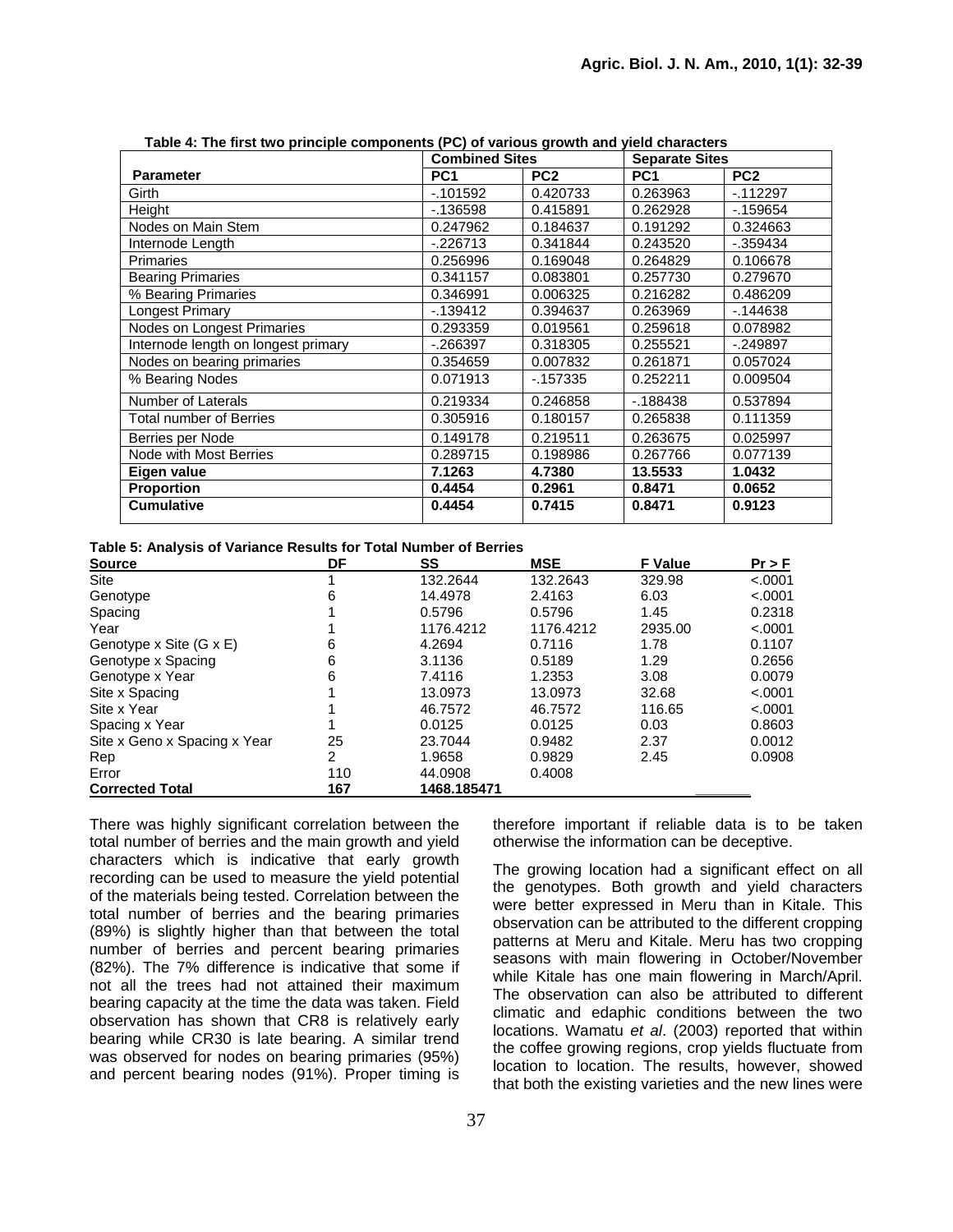affected almost equally by change of environment. This was confirmed by lack of significant genotype by environment (G x E) interactions. This was a positive observation for the new lines indicating that the lines were stable as is required for all varieties.

Closer spacing was found to promote better expression of most of the parameters than wider spacing. This can be attributed to better utilization of nutrients applied per unit area in closer spacing than in wider spacing as well as competition to the sunlight which causes elongation of plants. The wider spacing was found to promote lateral growth as it recorded the longest primary with the longest internode length. From the cluster analysis results, it was clear that Ruiru 11 was the least affected by varying spacing and this was attributed to its dwarf compact stature emanating from its short internodes on both main stem and branches (Nyoro and Sprey, 1986). From this study, it appeared that two years data is not enough to express fully the effect of spacing probably because there is little or no competition for major resources such as water, light and nutrients. However, it is expected that yield per unit land increases to a certain extent with close spacing and more research is necessary to determine the spacing that could give optimal returns. Genotype by spacing interactions were not significant indicating that all the genotypes were being affected almost equally by varying spacing.

As expected, all parameters were more pronounced in the second year (2009) than in first year (2008) except the internode length on primaries. The latter can be explained by the fact that as growth continues, more but shorter nodes are formed. For newly established coffee plants, when all the other variables are held constant, growth and yield characters are expected to increase almost exponentially up to a certain threshold above which the limits are determined by the management practices applied. However, for established coffee trees, biennial bearing phenomenon is common and Wamatu *et al*. (2003) reported that coffee yields fluctuates from year to year. The early years of growth can therefore be used to measure the yield potential of the materials being tested. Walyaro and Van der Vossen (1979) reported the possibility of early selection for yield potential enabled by the presence of significant phenotypic correlation between the first 2-3 years and the total 5-6 years of production and between plant vigour and yield.

#### **CONCLUSION**

The study confirmed that the new lines were better or similar to existing varieties in all the characters that were measured and therefore the breeding objective was achieved. Lack of genotype by environment interaction was an indication of the stability of the genotypes which is also a positive observation. Two years data is not enough to express fully the effect of spacing as there is little competition for major resources such as water, light and nutrients in the early years of production. However, since yield per unit land is expected to increase to a certain extent with closer spacing, this research should be carried on for several more years to determine the spacing that could give optimal returns. Further research with more varying spacing is also important. This study confirmed that early growth recording can be used to measure the yield potential of the materials being tested. However, differences between correlation coefficients of the major bearing points (primaries and nodes) and the ratio of the total bearing points to actual bearing points is indicative of the importance of proper timing of data recording to ensure that the data is reliable and not misleading.

#### **ACKNOWLEDGEMENT**

This work was co-financed by Coffee Research Foundation (CRF) and the Coffee Leaf Rust Project funded by Common Fund for Commodities (CFC) and facilitated by International Coffee Organization (ICO) as the Supervisory Body. Thanks are due to CAB International which is the Project Execution Agency (PEA) for their backstopping role and technical support. The authors are greatly indebted to Mr. S.M. Njeruh and staff of CRF Breeding Section who were responsibile for laying out the experiment, field management and data collection. This work is published with the permission of the Director of Research, CRF, Kenya.

#### **REFERENCES**

- Agwanda, C.O, Lashermes, P., Trouslot, P., Combes, M. and Charrier, A. (1997). Identification of RAPD markers for resistance to coffee berry disease, Colletotrichum kahawae, in arabica coffee Euphytica 97:241–248, 241
- Condliffe, K., Kebuchi, W., Love, C. and Ruparell, R. (2008). Kenya Coffee: A Cluster Analysis. In: Professor Michael Porter, Microeconomics of Competitiveness. Harvard Business School, pp. 2
- Agwanda, C.O., Philippe, L., Pierre, T., Marie-Christine, C. and Andr´e, C. (1997). Identification of RAPD markers for resistance to coffee berry disease, Colletotrichum kahawae, in arabica coffee Euphytica. 97:241-248
- Condliffe, K., Wangari, K., Claire, L. and Radha, R. (2008). Kenya Coffee: A Cluster Analysis. In: Professor